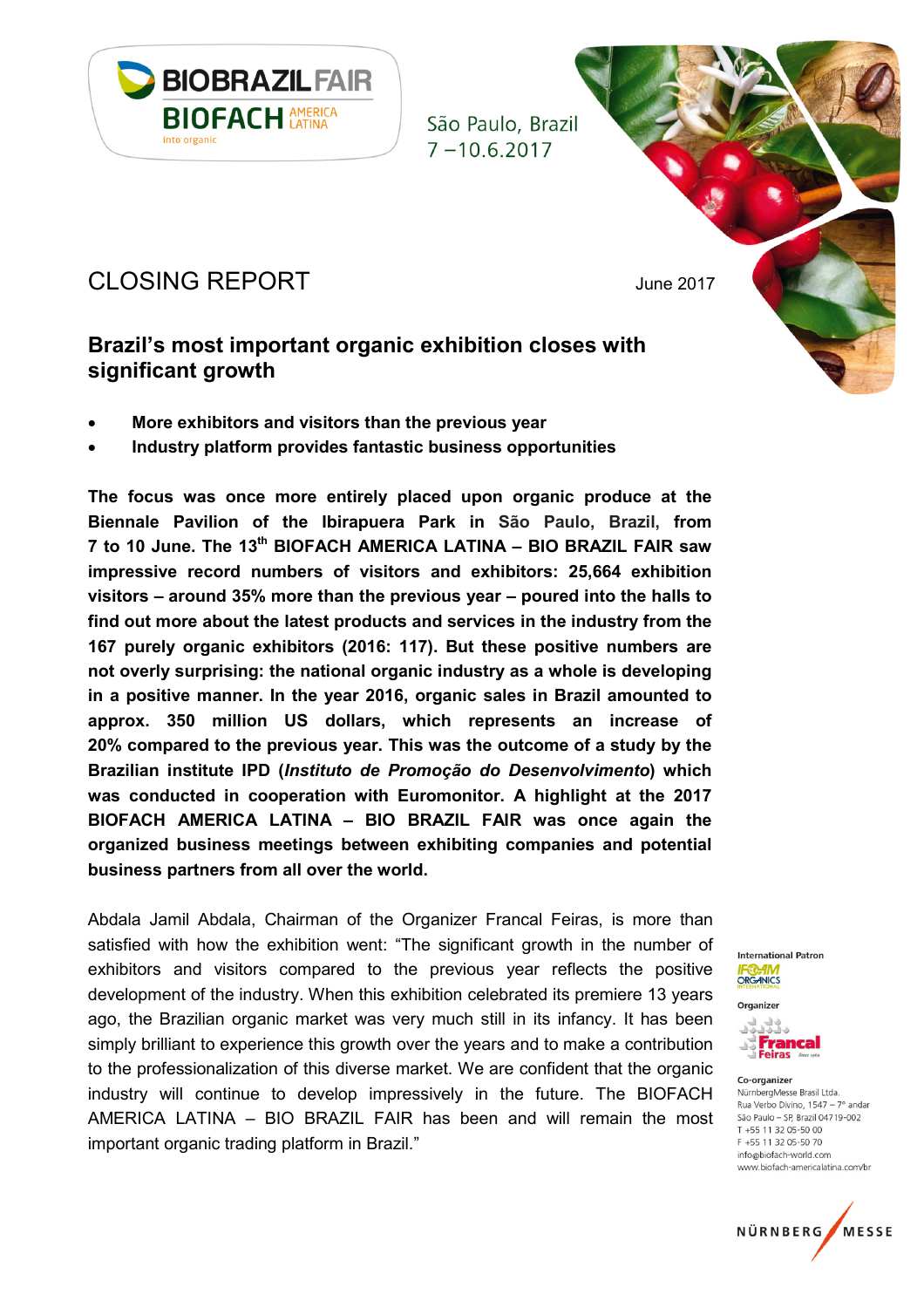

#### There was only positive feedback from the exhibitors, too

There was plenty of praise from exhibitors for the 2017 BIOFACH AMERICA LATINA – BIO BRAZIL FAIR, too. Gabriel Daniel, Managing Director of BR Spices, from Brazil summed it up: "We were exhibiting for the second time and I enjoyed this year even more than 2016. The route guidance in the halls was superb and ensured that visitors passed by almost all of the stands. I had fruitful discussions with new interested parties and finally got to know existing customers with whom I had only had email contact before the exhibition in person. Amazing!" Thione Diaz, Marketing Analyst at Barilla Brasilien, also had words of praise for the exhibition: "Our brand Dodani Orgânicos has only existed for six months. By taking part in the 2017 BIOFACH AMERICA LATINA – BIO BRAZIL FAIR, we have been able to optimally present our organic products – which are targeted at children – and to establish contact with new customers. We had countless interested buyers at our stand. The exhibition has really given the sales of our products a boost." Karin Jampietro, President of Cogushi, from Brazil attended the exhibition for the first time: "We were pleasantly surprised by the exhibition. The visitors were extremely interested in healthy eating and organic products. We held many good discussions and were able to close plenty of direct sales." Giancarlo Obando, Managing Director of Empório Agro Peruano, from Peru also gave his feedback: "We were particularly amazed by the growth of the BIOFACH AMERICA LATINA – BIO BRAZIL FAIR this year. More exhibitors, more visitors and even better stands. We were particularly pleased by the keen interest of the trade visitors and end consumers in Peruvian organic products. We were not only able to provide them with an understanding of our age-old culture, but could also inform them that our products are also available in Brazil. All in all, an extremely successful event for us!"

#### Organized business meetings with impressive results

Exhibitors and trade visitors once more had the opportunity at the 2017 BIOFACH AMERICA LATINA – BIO BRAZIL FAIR to register to take part in organized business meetings. A total of 416 meetings took place between 135 organic companies and 15 purchasers. The sales resulting from the concluded agreements will potentially amount to 7.2 million US dollars within the next year. That is almost ten times the amount compared to the last exhibition.

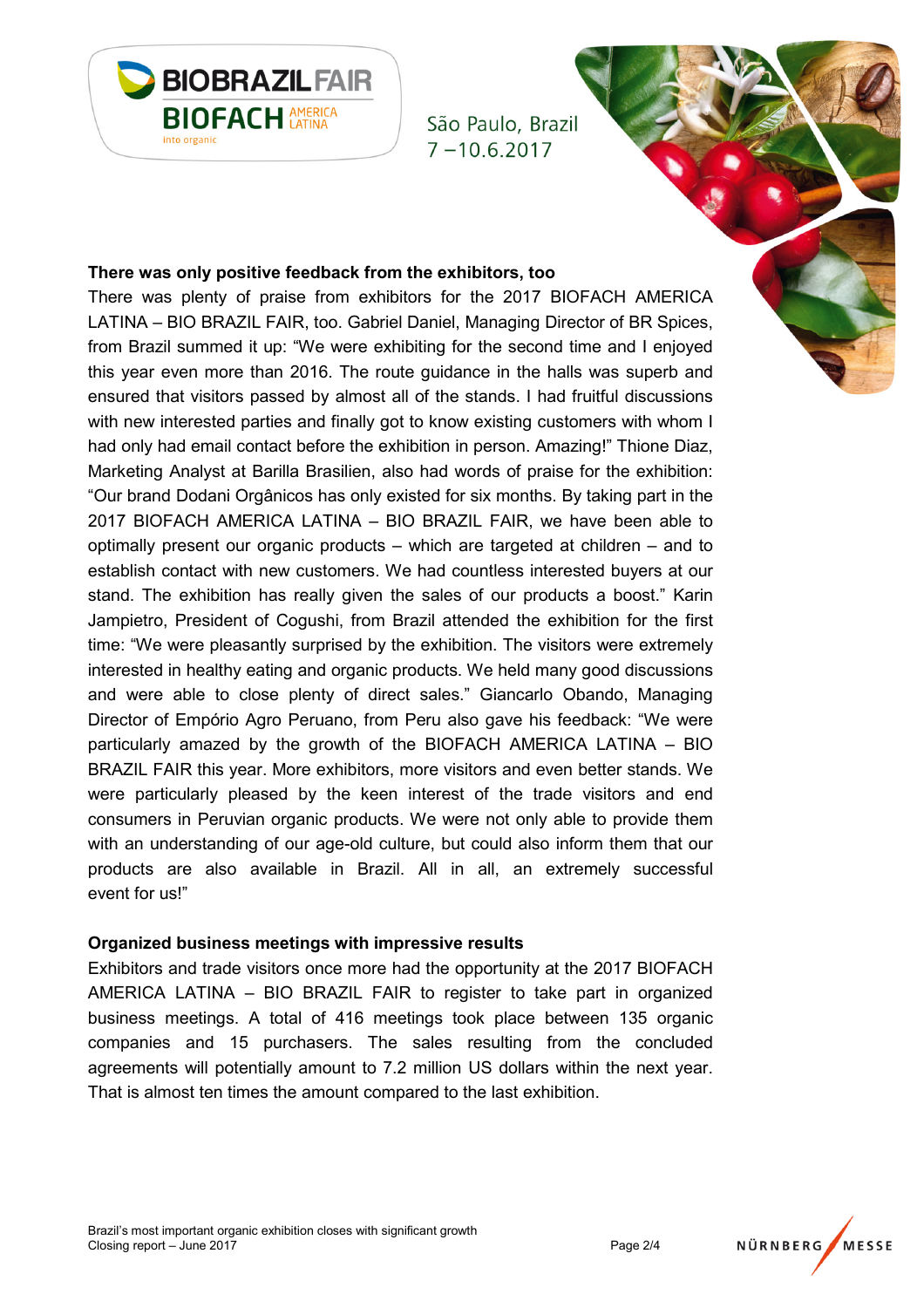

#### Successful trade forum with exciting presentations

Running parallel alongside the comprehensive product show, the top-class International Organic and Sustainable Agriculture Forum once again attracted many visitors. The participants were impressed with the more than 100 hours of presentations, panels and workshops. In terms of the content, the forum explored the question of how the awareness for organic products could be heightened amongst producers, processors, retailers and end consumers.

The results from the first ever study into organic consumption by end consumers in Brazil were also presented. The study was initiated and coordinated by ORGANIS, the Brazilian Council of Ecological and Sustainable Production. A total of 905 people from nine major Brazilian cities – São Paulo, Rio de Janeiro, Salvador, Belo Horizonte, Brasília, Curitiba, Recife, Porto Alegre and Goiânia – were asked about their consumption habits. 15% of respondents stated that they buy organic products. Interesting: twice as many organic products end up in a shopping basket in the south of Brazil compared to the national average. Organic vegetables, pulses and fruits are in the highest demand. All of the respondents also indicated that they would like to have a greater choice of organic products available to them.

The  $14<sup>th</sup>$  BIOFACH AMERICA LATINA – BIO BRAZIL FAIR will take place at the Biennale Pavilion of the Ibirapuera Park in São Paulo, Brazil, from 6 – 9 June 2018.

#### BIOFACH World

NürnbergMesse has proven expertise in the field of organic food produce. The international industry comes together at BIOFACH, the World's Leading Trade Fair for Organic Food, in Nuremberg in February of every year. The comprehensive offer of certified organic products is reflected in the diversity – from fresh products, such as dairy products and cheese, through fruit, vegetables, dry goods, such as cereals and pulses, nuts and confectionery, right to beverages. The international patron of BIOFACH is IFOAM – Organics International, national supporting organization of the German Organic Food Production Alliance (BÖLW). An integral component of the world's leading trade fair is the BIOFACH congress – a knowledge platform unparalleled around the world. With five further BIOFACH exhibitions in Japan, the United States, South America, China and India, BIOFACH World is present around the globe and brings together a total of more than 3,000 exhibitors and 100,000 trade visitors year after year.